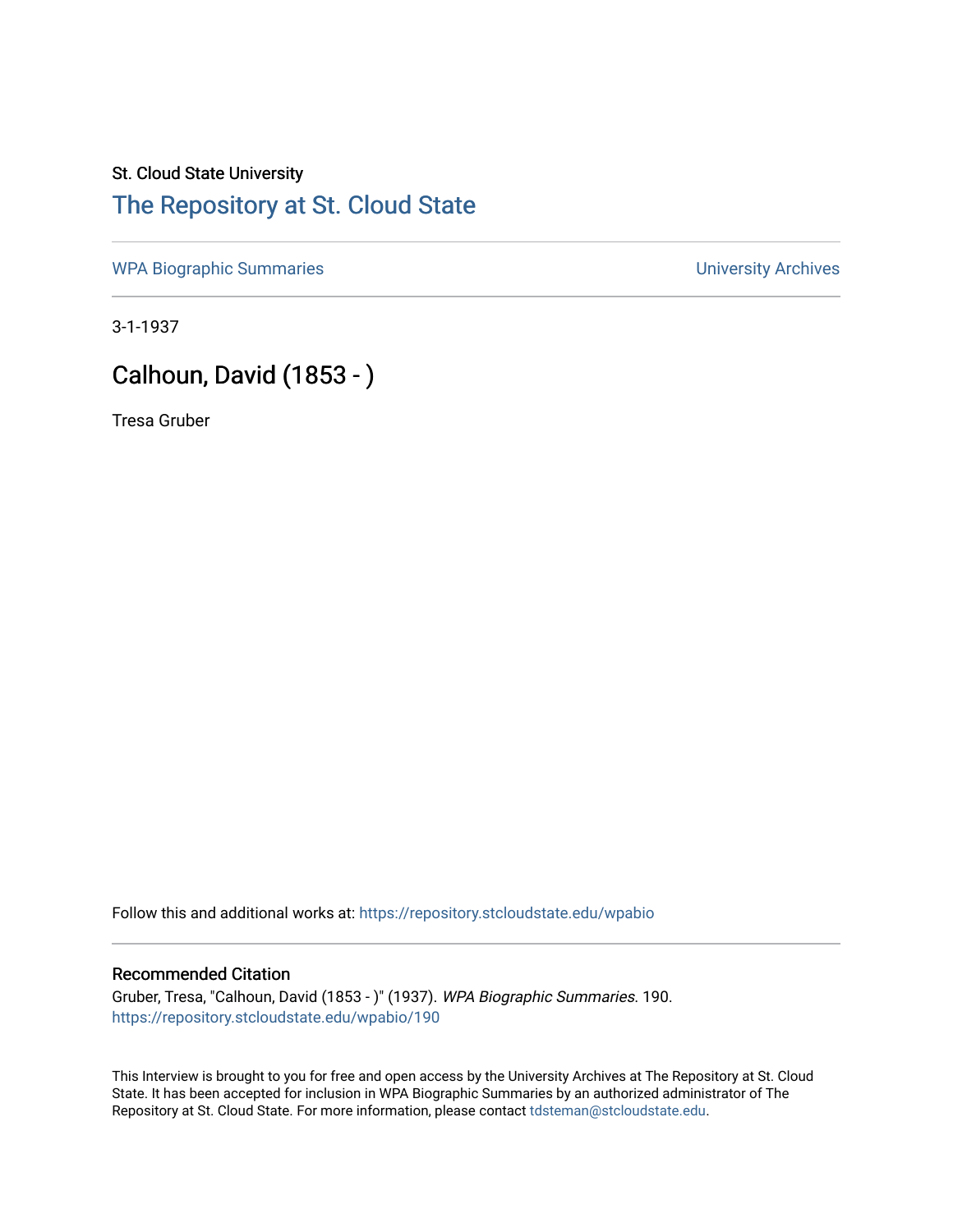CALHOUN, DAVID

 $\mathbb{R}^n$  $\sqrt{2}$  and  $\sqrt{2}$ 

| File No. | $B - 197$ |  |
|----------|-----------|--|
|          |           |  |

 $\leq 25$  $x_{n-1}$  (p)  $x_2$ 

David T. Calhoun, lawyer, born in Tennessee, June 22, 1853; died in St. Cloud, Minnesota October 19, 1906. He came with his parents to St. Cloud in 1857; was graduated at Cumberland, University, in 1874; practiced law at Little Falls and St. Cloud.

> Copied from: Minnesota Biography Page 100<br>Date Copied: Marchyyl, 1937 Copied by: Tresa Gruber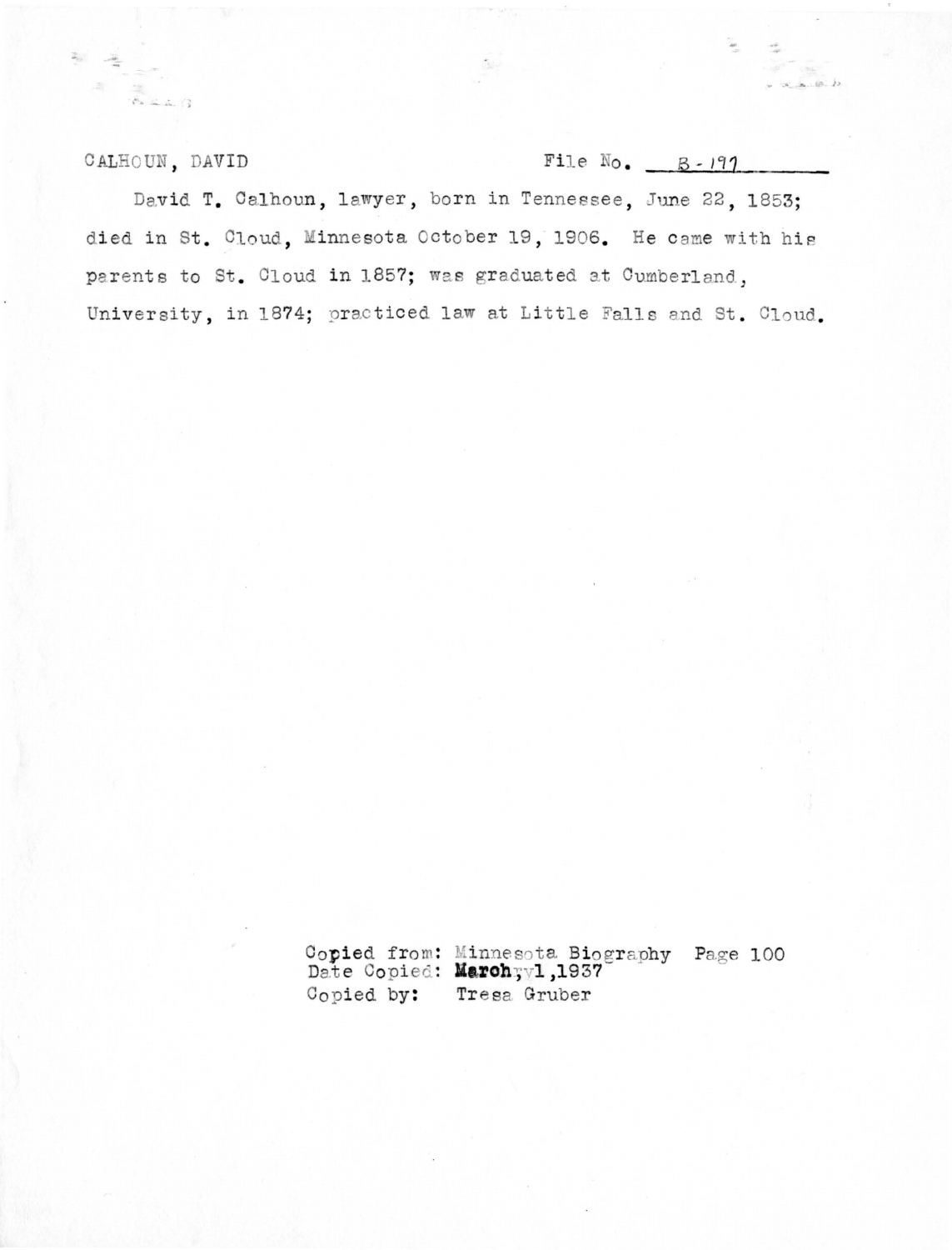**X : STAKEN FROM THE CENSUS RECORDS OF 1860** Enumerated on June 6, 1860 By-- C. Grandelmeyer Post Office -- St. Cloud Page No. 18 Elizabeth M. Calhoun Age 33  $Sex$ Female Occupation Kentucky Born David Calhoun Age 7  $Ma1e$ Sex Occupation Tennessee Born Mary A. Calhoun Age 5 Sex Female Occupation Tennessee Born Sarah Calhoun Age 2 Female  $Sex$ Occupation Minnesota Born

cy.

(Living in the household of Sylvanus B. Lowry)